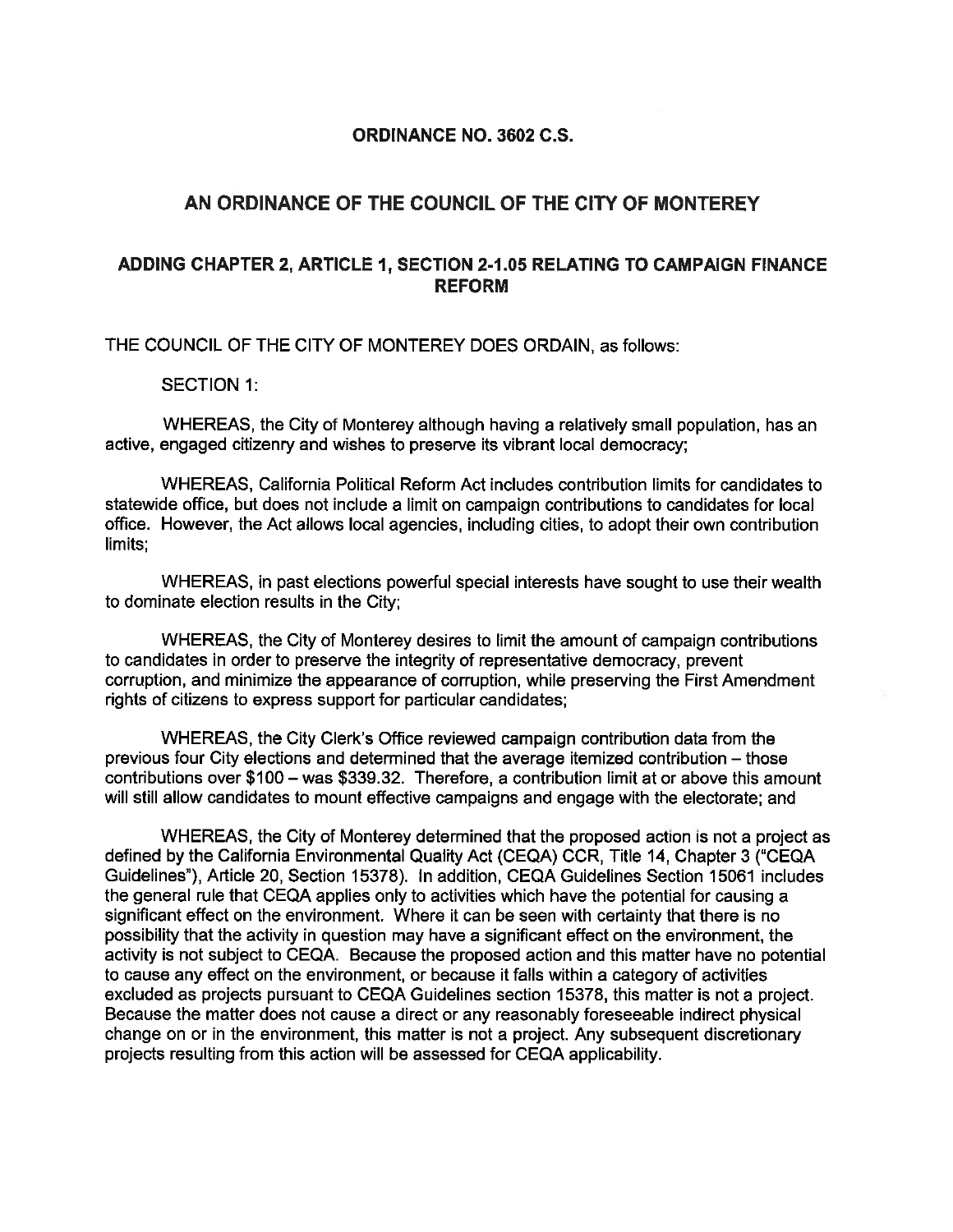NOW THEREFORE, the Monterey City Council declares as follows:

SECTION 2: Monterey City Code, Chapter 2, Article 1, Section 2-1.05 is hereby added and shall read as follows:

## **Section 2-1.05 Campaign Finance Reform**

(a) Purpose.

The purpose of this Article is to:

- ( 1) Eliminate the possibility of corruption or the appearance of corruption in local elections by adopting limits on the amounts of money any person may contribute or otherwise cause to be available to candidates for the City Council; and
- (2) Promote informed actions by the electors of the City by requiring the full and truthful disclosure of contributions and expenditures in election campaigns; and
- (3) Inhibit improper or illegal campaign activity, and to provide for enforcement of this Article.

(b) Definitions.

The definitions in the Political Reform Act, Government Code section 81000 et seq., as amended, shall govern this Article in addition to the following:

- (1) Candidate means a person who (1) is listed on the ballot for City Council or Mayor; (2) has qualified to have write-in votes counted by election officials for nomination or election to the City Council or the office of Mayor; or (3) receives a contribution or makes an expenditure or gives consent for any other person to receive a contribution or make an expenditure with a view to bringing about a nomination or election to the City Council or to the office of Mayor, whether or not the specific office sought for nomination or election is known at the time the contribution is received or the expenditure is made, and whether or not the candidacy has been announced or a declaration of candidacy has been filed at such time. Candidate also includes any member of the City Council who is the subject of a recall effort. For the purpose of this section, a member of the City Council becomes the subject of a recall effort, and therefore becomes a candidate, at such time as the notice of intention to circulate petitions is served on that member. An individual who becomes a candidate shall retain that status as a candidate until such time as that status is terminated pursuant to Section 84214 of the California Government Code, as amended.
- (2) City office means the offices of mayor and city councilmember.
- (3) Election means a primary, general, special, or recall election. Each of these is a separate election for purposes of this Article.
- (4) Election cycle means the two-year period of time beginning on January 1st in the year in which a general election for a city office is held, and ending at midnight on December 31<sup>st</sup> of the following non-election year. Election cycle includes the period of time for gathering signatures for a recall election.
- (5) Entity means any person, other than individual.
- (6) Person means an individual or any proprietorship, firm, partnership, joint venture, syndicate, business trust, company, corporation, association, committee, labor organization and any other organization or group of persons acting in concert.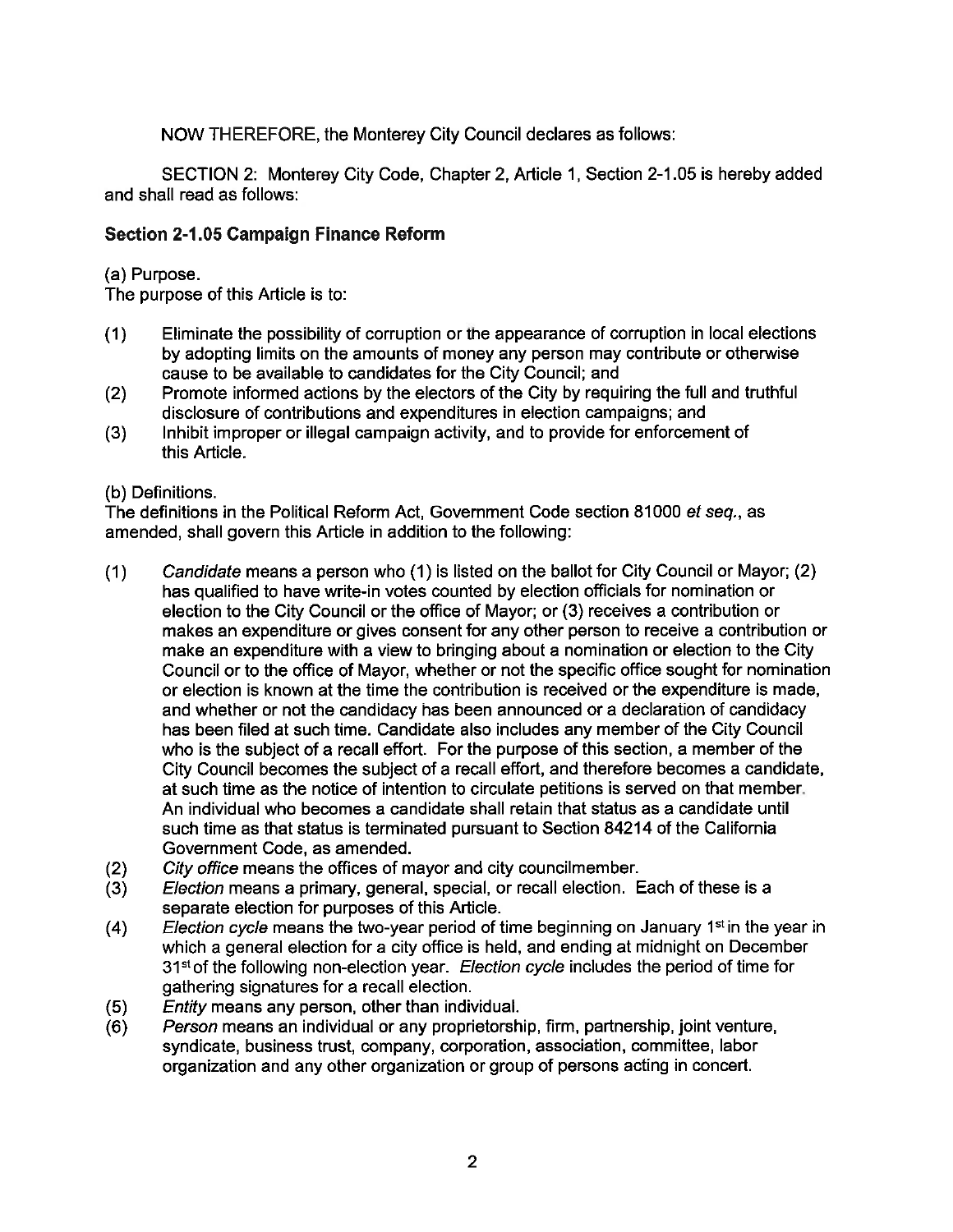# (c) Contribution Limitations.

- (1) No person or committee shall make to any candidate, including the controlled committee of such candidate, and no such candidate or such candidate's controlled committee, shall solicit or accept any contribution that will cause the amount contributed by the contributor to the candidate or the candidate's controlled committee to exceed Five Hundred (\$500.00) Dollars for any single election cycle.
- (2) The provisions of this section shall not apply to a candidate's contribution of personal funds to the candidate's own campaign.
- (3) Contributions to a candidate by the candidate's registered domestic partner or spouse of separate property, and contributions by a candidate's children or any other family members, shall be subject to the contribution limits of this section.
- (4) Contributions by dependent children shall be treated as contributions by their parent or parents. If there is joint custody of the child, one-half of the contribution shall be attributed to each parent, and if there is a single custodial parent, the contribution shall be attributed to that parent.
- (5) Anonymous contributions. No person shall make an anonymous contribution or contributions to a candidate or committee or any other person exceeding twenty-five and no/100ths (\$25.00) dollars for any election cycle. An anonymous contribution of more than twenty-five (\$25.00) dollars shall not be kept by the intended recipient but instead shall, within fourteen days of receipt, be returned to the contributor if known by the candidate or otherwise shall be paid to the City Clerk for deposit in the general fund of the City.
- (6) The contribution limits established in this section shall be adjusted annually in July of every odd numbered year for Consumer Price Index (CPI) based on the published CPI for the San Francisco Area (San Francisco -- Oakland -- San Jose) April Edition to reflect any increase or decrease in the Consumer Price Index since the last such adjustment of the contribution limit. Such adjustments shall be rounded to the nearest Ten and no/100ths (\$10.00) Dollar amount. In addition to, or in lieu of, the cost of living adjustments provided for in this section, the City Council may adjust the contribution limits set forth in this section at any time and in the amounts that it determines to be appropriate by adoption of an ordinance amending this Article.
- (d) Aggregation of Contributions.
- (1) For the purposes of the contribution limitations contained in this section, contributions of two or more persons or entities shall be aggregated as follows:
	- (A) The contributions of an entity whose contributions are directed and controlled by any individual shall be aggregated with contributions made by that individual and any other entity whose contributions are directed and controlled by the same individual;
	- (B) If two or more entities make contributions that are directed and controlled by a majority of the same persons, the contributions of those entities shall be aggregated; or
	- (C) Contributions made by entities that are majority owned (which means ownership of more than fifty percent) by any person shall be aggregated with the contributions of the majority owner and all other entities majority owned by that person, unless those entities act independently in their decision to make contributions.
- (2) Contributions by spouses shall be treated as separate contributions and shall not be aggregated.
- (3) A candidate shall not be deemed to be in violation of this section if the candidate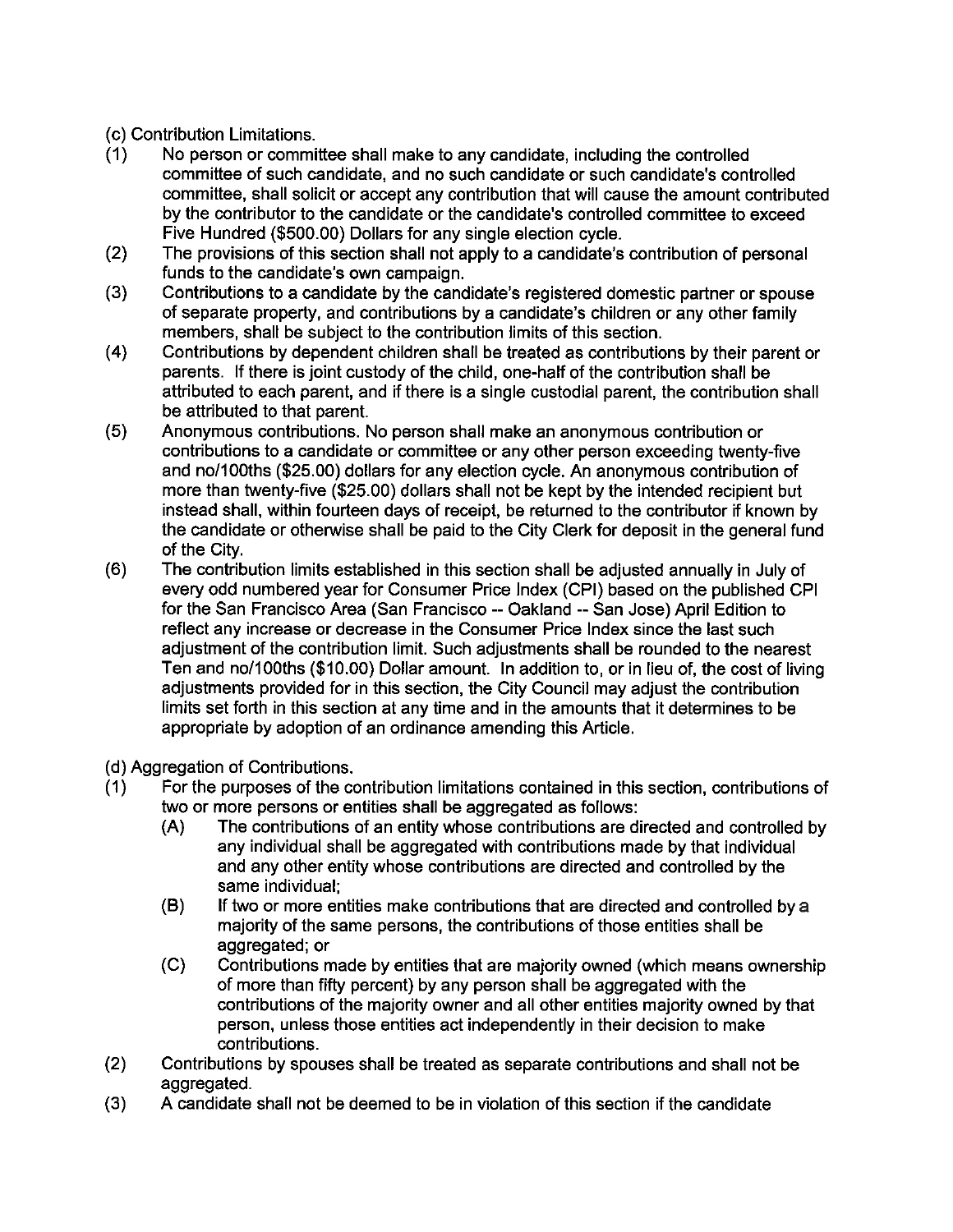accepts a contribution from a person or persons that exceeds the contribution limits set forth in Section 2-1.05(c)(1) because of the aggregation of contributions pursuant to subsection (1)(A), above. It is the intent of this subsection to make contributors, and not candidates, liable for violations of this subsection occurring as a result of the applicability of the aggregation rules set forth herein, except where there is proof that the candidate had knowledge that the contributions must be aggregated.

( e) Return of Contributions in Excess of Limits.

- (1) Contributions which either in the aggregate or on their face exceed the contribution limits of this section shall be deemed to not have been accepted within the meaning of that provision if returned prior to deposit or negotiation within the earliest of the following:
	- 1. Within 14 days of receipt; or
	- 2. If the contribution is received within three days prior to the election, within 24 hours of receipt.
- (2) A non-monetary contribution shall qualify as returned if, within the deadlines listed in subsection (e)(1), the candidate returns to the contributor any of the following: the nonmonetary contribution, its monetary equivalent, or the monetary amount by which the value of the non-monetary contribution exceeds the contribution limits of this section.

(f) Additional Campaign Statements

- (1) In addition to the campaign statements required to be filed pursuant to the Political Reform Act, candidates and their controlled committees shall file a pre-election statement with the City Clerk as follows: No later than five days before the election for the period beginning sixteen days and ending six days before the election.
- (2) A candidate or committee may use the forms for campaign statements required to be filed pursuant to the state Political Reform Act (Government Code Section 81000 et seq.) in order to comply with the reporting requirements of this section; provided, however, that such campaign statements shall contain the additional information required by this section.

### (g) Enforcement

- (1) Any person who willfully and knowingly violates this section, or causes any other person to violate this section, or who aids and abets any other person in the violation of this Article, is guilty of a misdemeanor.
- $(2)$  In addition to the penalties provided in subsection  $(a)$ , if after election a candidate is convicted of a violation of any of the provisions of this Article, the election to office of such candidate shall be void and such office shall become vacant immediately thereupon or on the date upon which the candidate, if the candidate is not an incumbent, would otherwise **take** office, whichever occurs later. In such event, the vacancy shall be filled in accordance with the procedures set forth in the City Charter for the filling of vacant city offices. If a candidate is convicted of a violation of this section at any time prior to election, his or her candidacy shall be terminated immediately and the candidate shall no longer be eligible for election. Any person convicted of a violation of this Article shall be ineligible to hold city office for a period of five years from and after the date of conviction.
- (3) A plea of nolo contendere shall be deemed a conviction for purposes of this Section.
- ( 4) The City Attorney may also sue in Monterey County Superior Court to enjoin violations of, or to compel compliance with, the provisions of this section. Any person who is found by a court of competent jurisdiction in such an action to have intentionally or